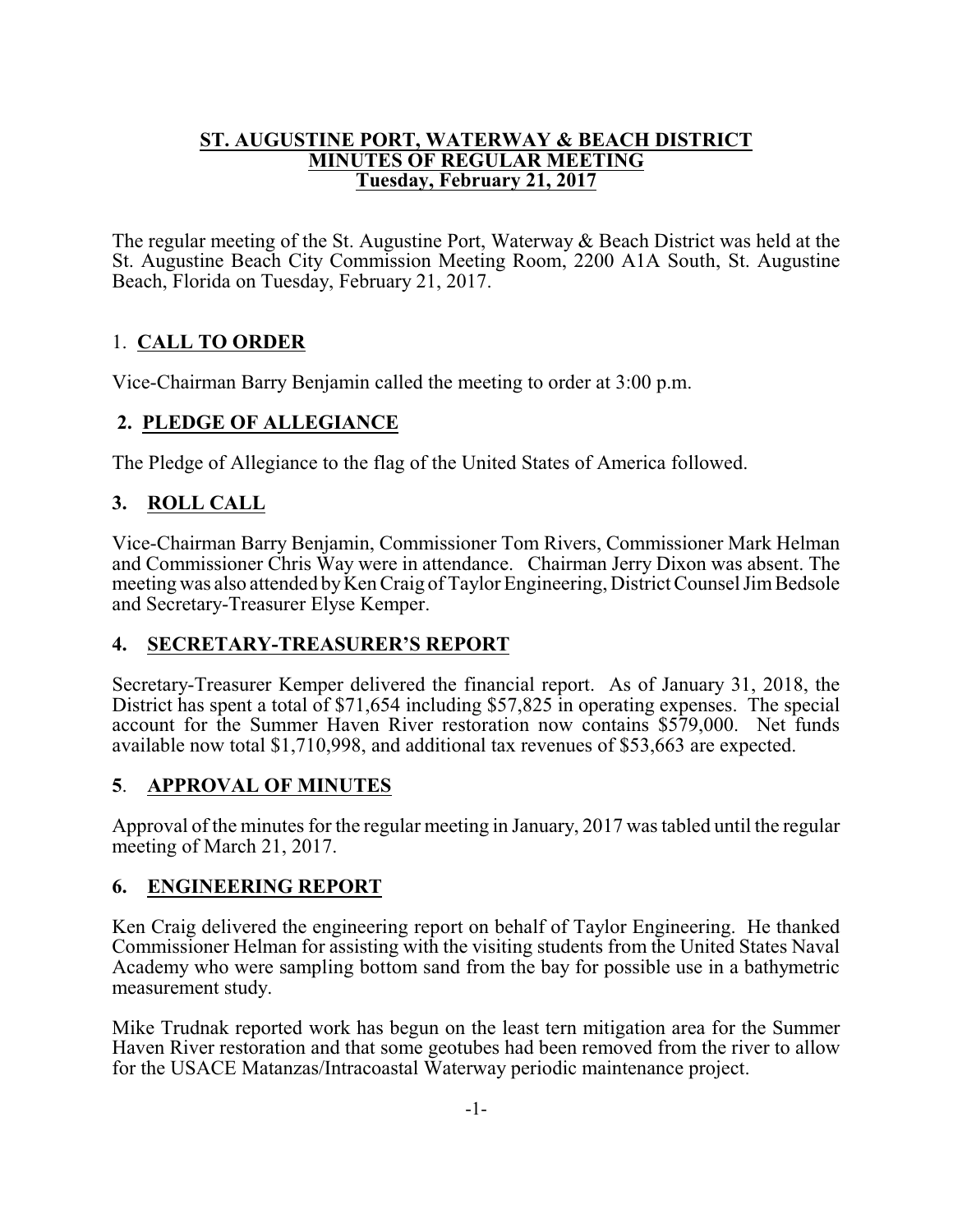Mr. Trudnak then presented Change Order No. 3 to the construction contract for the restoration project, involving changes to the costs of dredging the shoal at the mouth of the Summer Haven River, a change in the cost of geotubes, and removal of turtles on the mitigation site.

#### **A motion by Vice-Chairman Benjamin to approve Change Order Number 3 was seconded by Commissioner Way and unanimously approved.**

Mr. Trudnak then told commissioners that avian predator control required by the Summer Haven River restoration project permit as imposed by FWC and FDEP will cost \$30,000. In response to questioning, commissioners were told avian predator control consists of removing predatory birds which would potentially take terns, eggs and hatchlings. The cost includes monitoring all other mitigation site conditions such as the electric fence and auditory bird calls twice a week during nesting season.

**A motion by Commissioner Helman to approve up to \$40,000 for avian predator control on the least tern mitigation site was seconded by Commissioner Way and passed by a vote of 3 to 1.**

- 7. **OLD BUSINESS : NONE**
- **8. NEW BUSINESS:**

### **A. Off-Shore Focus - Joe Kistil TISIRI**

Joe Kistil made a presentation to commissioners regarding the benefits of an advertising campaign for the underwater diving and fishing sites offshore from St. Johns County, particularly artificial reefs. He said 8 billion dollars per year is spent in Florida for fishing and diving and that other counties are ahead of St. Johns County in investing in, and profiting from, these activities. His organization, TISIRI, promotes reef and diving sites and has published a guide of northeast Florida sites, which he shared with commissioners.

Commissioners had many questions about the presentation and asked for opinions from their consultant, their attorney, and FIND Commissioner Carl Blow. Mr. Blow said he agrees advertising brings in more business but said the urgent need now is to find funding to get the concrete already in storage moved offshore. He said 13,000 tons is stored on St. Augustine Airport property and needs to be used, but funds are scarce.

Commissioner Way questioned whether building artificial reefs offshore was actuallywithin the purview of the District's charter. Vice-Chairman Benjamin said he would review the information provided and advised Mr. Kistil to return for the next board meeting for comments.

### **9. GOVERNMENT REPRESENTATIVE COMMENTS:**

Jim Piggott, City of St. Augustine, announced to commissioners that the three interlocal agreements the board approved last month to apply for FIND grants are completed and have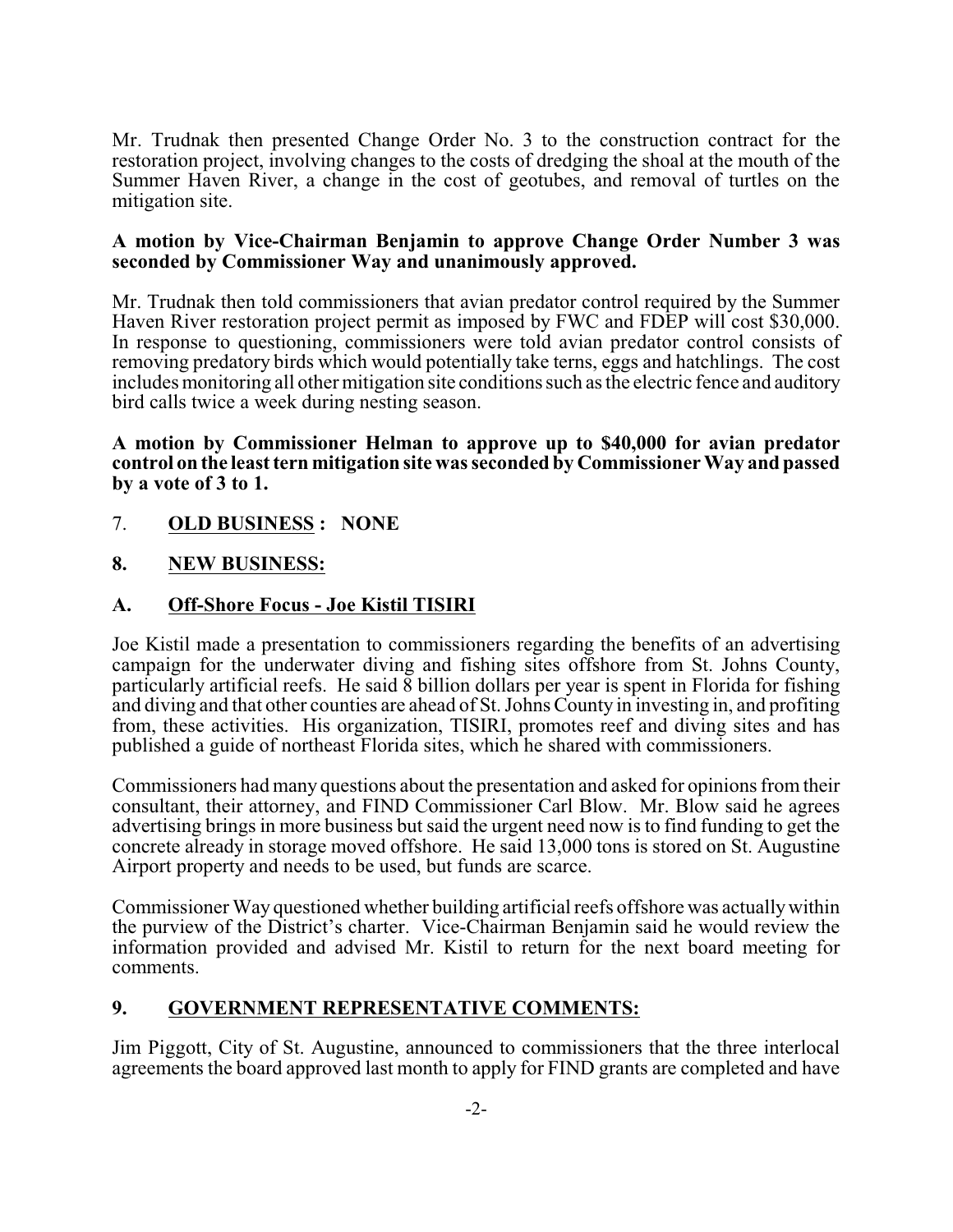been delivered to the District Secretary for signing. He said they will be sent to FIND as a part of the city's grant applications.

Eric Hellstrom, St. Johns County Fire and Rescue, reported that construction of the Vilano Ramp boat lift has hit a serious snag. Core tests have shown the soil in the basin's bottom is very unsuitable for a foundation and will require extending deep pilings to support the structure. He said the money donated to the project by the District has not been spent and they are seeking more funding elsewhere to cope with the doubling of the project's costs. For now, their boats are stored at open slips in Commanche Cove.

Officer Josh Underwood, St. Johns County Sheriff's Office, reported on the activities of the SJSO Marine Unit during the past month. He said deputies spent 120 man-hours on the water conducting patrols, issuing citations, and conducting inspections. He said the temporary no-wake zone at Summer Haven has been extended until March 1, 2017.

Lt. Steve Zukowski, FWC, reported difficulties in enforcing speed zones around local bridges because of the lack of permanent signage. He said the buoys and signs in use now are a problem because signs are small and boaters run over the buoys. Ticketing boaters in these conditions is often felt to be unfair because signs may be hard to see or non-existent.

FIND Commissioner Carl Blow said the county has asked FIND to shift its placement area west to help repair damage to Old A1A near the breach at Summer Haven. FIND has also received a proposal from their contractor of \$300,000 for shifting the placement of sand from Anastasia State Park to the beaches north of St. Augustine Inlet. FIND has approved both expenses which total \$419,000.

The issue still to be resolved in the North Beaches work is the necessity for dozens of temporary construction easements to route pipes north from the inlet to destination areas for sand. Mr. Blow said the county's real estate department is in charge of obtaining the easements. He said most of this sand will come from the flood shoal in Matanzas Bay. He added dredging of the ebb shoal for sand may no longer be available. USACE is now studying distant offshore sites while the bay is filling up with sand. Ken Craig said the first step is to complete a survey of the bay bottom.

Linda Chambliss, South Ponte Vedra/Vilano Beach Association, thanked the board for their support in getting emergency sand distributions shifted onto beaches north of the inlet. In response, Chairman Dixon told Mrs. Chambliss all credit should go to FIND Commissioner Blow. Commissioner Blow said the dredge should reach St. Augustine in about 2 months when Matanzas Inlet/IW project is completed.

Chairman Dixon arrived at 4:00 p.m.

In response to questions by Chairman Dixon, Ken Craig said the resources needed to fill the breach at Old A1A in Summer Haven, including the sand and the expense, were still within the budget set out in the restoration design. He said the cost still seemed to be within the total allocated for the restoration, not including post-project monitoring.